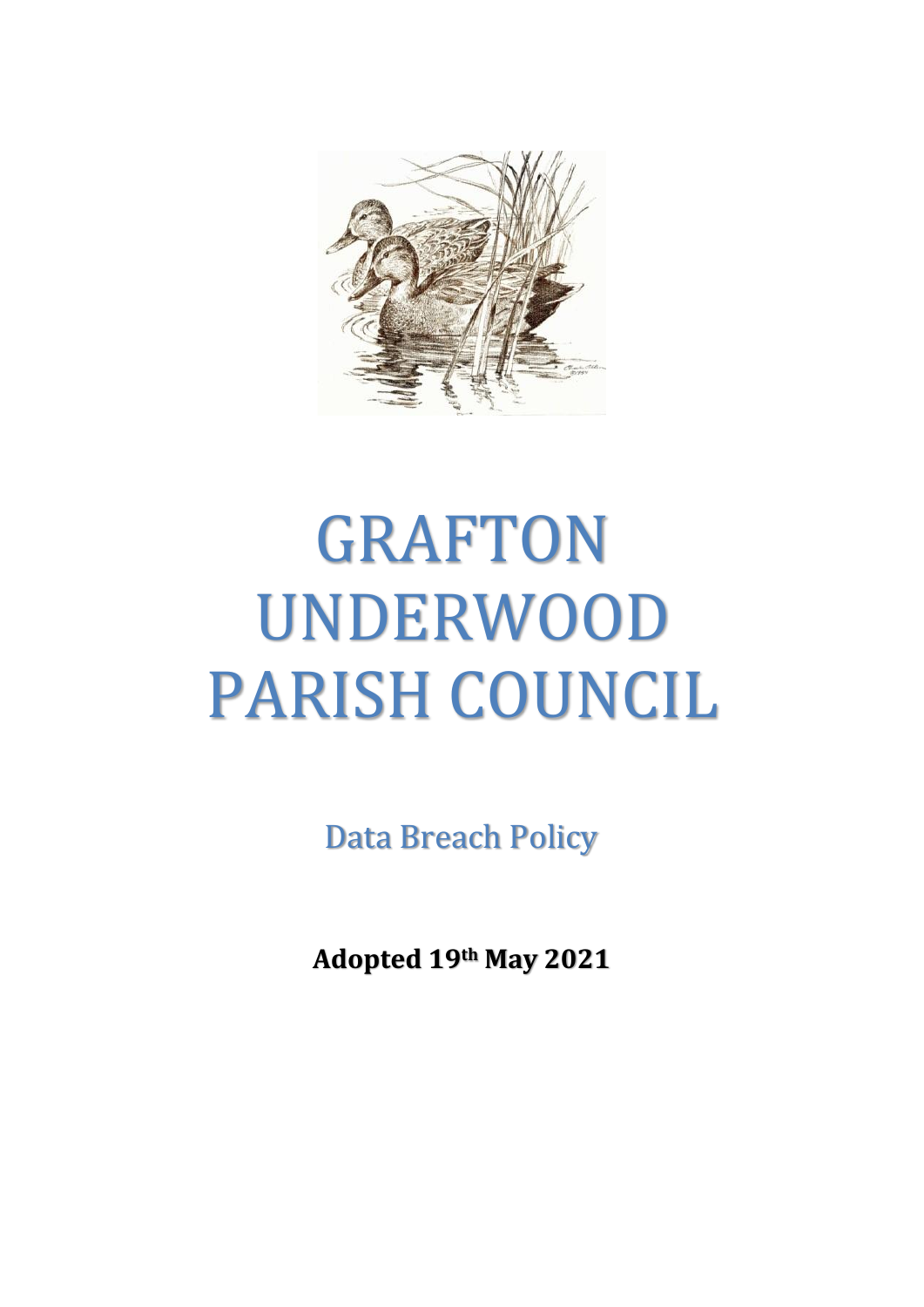# **Data Breach Policy**

GDPR defines a personal data breach as "a breach of security leading to accidental or unlawful destruction, loss, alteration, unauthorised disclosure of, or access to, personal data transmitted, stored or otherwise processed". Examples include:

- Access by an unauthorised third party
- Deliberate or accidental action (or inaction) by a controller or processor
- Sending personal data to an incorrect recipient
- Computing devices containing personal data being lost or stolen
- Alteration of personal data without permission
- Loss of availability of personal data

Grafton Underwood Parish Council takes the security of personal data seriously, computers are password protected and hard copy files are kept in locked cabinets.

#### Consequences of a personal data breach

A breach of personal data may result in a loss of control of personal data, discrimination, identity theft or fraud, financial loss, damage to reputation, loss of confidentiality of personal data, damage to property or social disadvantage. Therefore a breach, depending on the circumstances of the breach, can have a range of effects on individuals.

### Grafton Underwood Parish Council's duty to report a breach

If the data breach is likely to result in a risk to the rights and freedoms of the individual, the breach must be reported to the individual and ICO without undue delay and, where feasible, not later than 72 hours after having become aware of the breach. The Data Protection Officer must be informed immediately so they are able to report the breach to the ICO in the 72 hour timeframe.

If the ICO is not informed within 72 hours, Grafton Underwood Parish Council via the DPO must give reasons for the delay when they report the breach.

When notifying the ICO of a breach, Grafton Underwood Parish Council must:

- i. Describe the nature of the breach including the categories and approximate number of data subjects concerned and the categories and approximate number of personal data records concerned
- ii. Communicate the name and contact details of the DPO
- iii. Describe the likely consequences of the breach
- iv. Describe the measures taken or proposed to be taken to address the personal data breach including, measures to mitigate its possible adverse effects.

When notifying the individual affected by the breach, Grafton Underwood Parish Council must provide the individual with (ii)-(iv) above.